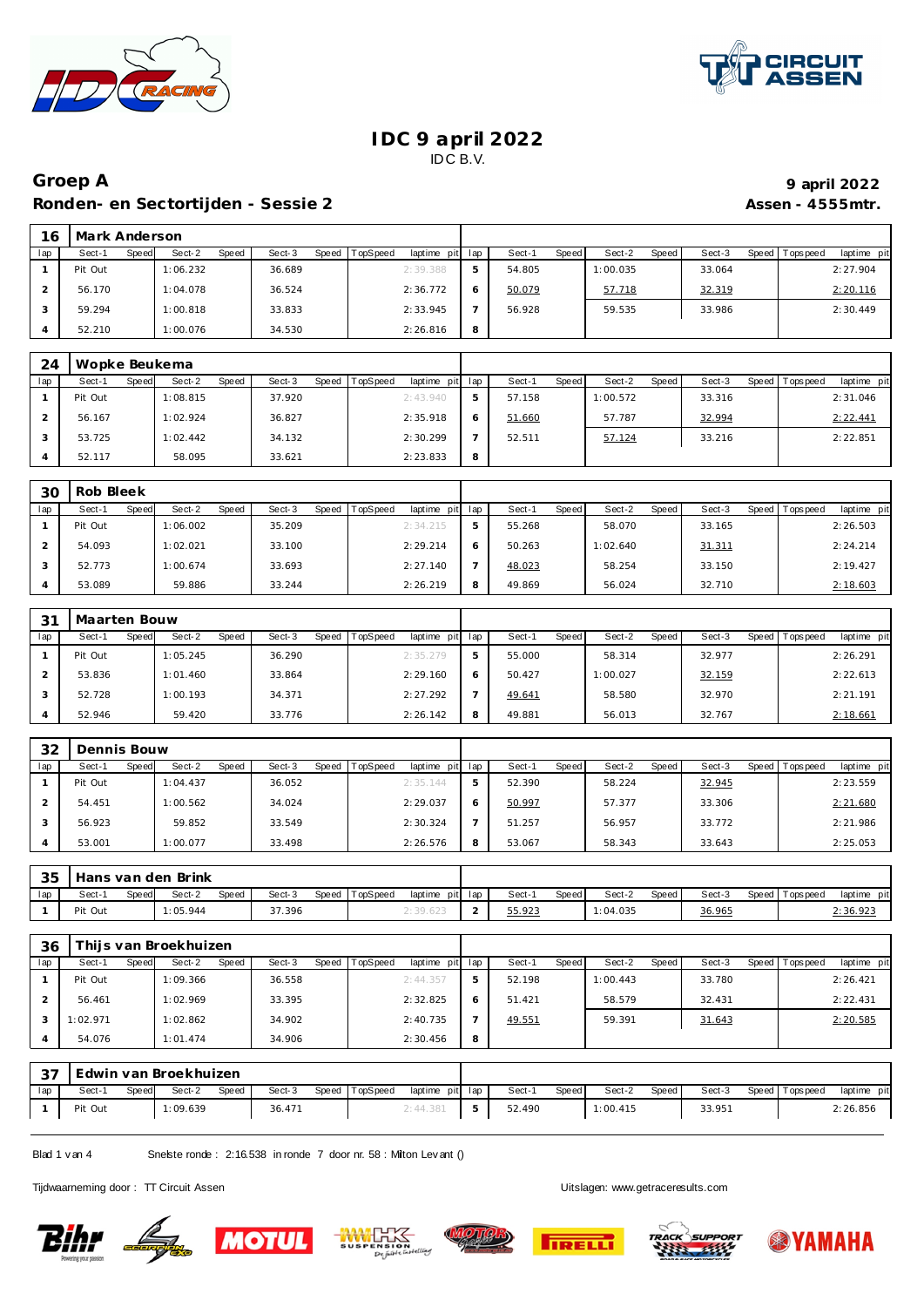



### **IDC 9 april 2022** IDC B.V.

# **Groep A 9 april 2022 Ronden- en Sectortijden - Sessie 2 Assen - 4555mtr.**

| 56.291   | 1:03.067 | 34.082 | 2:33.440 |   | 51.104 | 58.671 | 33.816 | 2:23.591 |
|----------|----------|--------|----------|---|--------|--------|--------|----------|
| 1:03.112 | 1:02.180 | 34.777 | 2:40.069 |   | 49.228 | 58.306 | 33.034 | 2:20.568 |
| 53.959   | 1:01.389 | 34.783 | 2:30.131 | 8 |        |        |        |          |

| 39  | Desiderio Dominguez |       |          |       |        |       |                 |             |     |          |       |          |       |        |                 |             |
|-----|---------------------|-------|----------|-------|--------|-------|-----------------|-------------|-----|----------|-------|----------|-------|--------|-----------------|-------------|
| lap | Sect-1              | Speed | Sect-2   | Speed | Sect-3 | Speed | <b>TopSpeed</b> | laptime pit | lap | Sect-    | Speed | Sect-2   | Speed | Sect-3 | Speed Tops peed | laptime pit |
|     | Pit Out             |       | 1:06.594 |       | 36.649 |       |                 | 2:38.810    | 5   | 1:02.108 |       | 1:00.382 |       | 33.141 |                 | 2:35.631    |
|     | 55.065              |       | 1:04.405 |       | 36.279 |       |                 | 2:35.749    |     | 49.914   |       | 57.435   |       | 34.017 |                 | 2:21.366    |
|     | 57.179              |       | 1:01.038 |       | 33.776 |       |                 | 2:31.993    |     | 51.581   |       | 56.472   |       | 30.757 |                 | 2:18.810    |
|     | 52.453              |       | 57.612   |       | 31.544 |       |                 | 2:21.609    | 8   |          |       |          |       |        |                 |             |

| 40  | Gerard Looijen  |                 |                 |                             |   |        |       |          |       |        |         |            |             |
|-----|-----------------|-----------------|-----------------|-----------------------------|---|--------|-------|----------|-------|--------|---------|------------|-------------|
| lap | Sect-1<br>Speed | Sect-2<br>Speed | Sect-3<br>Speed | TopSpeed<br>laptime pit lap |   | Sect-1 | Speed | Sect-2   | Speed | Sect-3 | Speed I | Tops pee d | laptime pit |
|     | Pit Out         | 1:05.197        | 36.463          | 2:37.359                    |   | 52.954 |       | 1:00.292 |       | 32.488 |         |            | 2:25.734    |
|     | 53.690          | 1:01.279        | 34.591          | 2:29.560                    |   | 51.222 |       | 56.918   |       | 32.933 |         |            | 2:21.073    |
|     | 56.704          | 1:01.596        | 33.790          | 2:32.090                    |   | 54.060 |       | 59.653   |       | 34.562 |         |            | 2:28.275    |
|     | 50.515          | 59.731          | 32.935          | 2:23.181                    | 8 |        |       |          |       |        |         |            |             |

| 42  |         | Wilfried Hoenderboom     |                 |                         |     |                       |                 |                 |                         |
|-----|---------|--------------------------|-----------------|-------------------------|-----|-----------------------|-----------------|-----------------|-------------------------|
| lap | Sect-1  | Sect-2<br>Speed<br>Speed | Sect-3<br>Speed | TopSpeed<br>laptime pit | lap | Sect-<br><b>Speed</b> | Sect-2<br>Speed | Sect-3<br>Speed | Topspeed<br>laptime pit |
|     | Pit Out | 1:06.414                 | 36.697          | 2:39.291                | ь   | 52.470                | 59.293          | 33.482          | 2:25.245                |
|     | 56.815  | 1:01.534                 | 35.563          | 2:33.912                | 6   | 52.294                | 58.126          | 33.532          | 2:23.952                |
|     | 53.047  | 59.901                   | 34.423          | 2: 27.371               |     | 51.366                | 1:05.817        | 37.285          | 2:34.468                |
|     | 52.862  | 59.453                   | 33.926          | 2:26.241                | 8   |                       |                 |                 |                         |

| 43  | Michiel Kas |       |          |       |        |       |          |             |     |        |              |          |       |        |       |            |             |
|-----|-------------|-------|----------|-------|--------|-------|----------|-------------|-----|--------|--------------|----------|-------|--------|-------|------------|-------------|
| lap | Sect-1      | Speed | Sect-2   | Speed | Sect-3 | Speed | TopSpeed | laptime pit | lap | Sect-  | <b>Speed</b> | Sect-2   | Speed | Sect-3 | Speed | Tops pee d | laptime pit |
|     | Pit Out     |       | 1:05.308 |       | 36.296 |       |          | 2:35.657    | ь   | 51.120 |              | 58.632   |       | 33.115 |       |            | 2:22.867    |
|     | 53.822      |       | 1:01.383 |       | 33.820 |       |          | 2:29.025    | 6   | 50.135 |              | 1:00.227 |       | 31.945 |       |            | 2:22.307    |
|     | 55.522      |       | 1:02.147 |       | 33.083 |       |          | 2:30.752    |     | 49.704 |              | 58.758   |       | 33.016 |       |            | 2:21.478    |
|     | 52.692      |       | 1:00.718 |       | 32.768 |       |          | 2:26.178    | 8   | 52.092 |              | 57.070   |       | 32.829 |       |            | 2:21.991    |

| 44  | Nigel Koekoek |       |          |       |        |       |          |                 |   |        |       |          |         |          |                 |             |
|-----|---------------|-------|----------|-------|--------|-------|----------|-----------------|---|--------|-------|----------|---------|----------|-----------------|-------------|
| lap | Sect-1        | Speed | Sect-2   | Speed | Sect-3 | Speed | TopSpeed | laptime pit lap |   | Sect-1 | Speed | Sect-2   | Speed ' | Sect-3   | Speed Tops peed | laptime pit |
|     | Pit Out       |       | 1:09.652 |       | 38.218 |       |          | 2:45.331        | 5 | 53.799 |       | 1:00.425 |         | 33.819   |                 | 2:28.043    |
|     | 56.192        |       | 1:02.631 |       | 36.613 |       |          | 2:35.436        | Ô | 51.463 |       | 58.413   |         | 1:07.783 |                 | 2:57.659    |
|     | 53.982        |       | 1:02.501 |       | 36.028 |       |          | 2:32.511        |   | 53.024 |       | 59.651   |         | 33.620   |                 | 2:26.295    |
|     | 54.230        |       | 1:00.765 |       | 34.276 |       |          | 2:29.271        | 8 |        |       |          |         |          |                 |             |

| 46  |        | .aar  |        |       |        |                   |                 |     |       |       |        |       |        |       |            |                          |
|-----|--------|-------|--------|-------|--------|-------------------|-----------------|-----|-------|-------|--------|-------|--------|-------|------------|--------------------------|
| lap | Sect-1 | Speed | Sect-2 | Speed | Sect-3 | TopSpeed<br>Speed | laptime<br>pitl | lac | Sect- | Speed | Sect-2 | Speed | Sect-3 | Speed | Tops pee d | laptime<br>$n +$<br>יווט |

| 52  | Mark Lankveld |       |          |       |        |                |             |     |        |       |          |       |        |       |           |             |
|-----|---------------|-------|----------|-------|--------|----------------|-------------|-----|--------|-------|----------|-------|--------|-------|-----------|-------------|
| lap | Sect-1        | Speed | Sect-2   | Speed | Sect-3 | Speed TopSpeed | laptime pit | lap | Sect-1 | Speed | Sect-2   | Speed | Sect-3 | Speed | Tops peed | laptime pit |
|     | Pit Out       |       | 1:05.828 |       | 37.136 |                | 2:37.432    | ь   | 51.546 |       | 58.215   |       | 33.107 |       |           | 2:22.868    |
|     | 57.427        |       | 1:01.629 |       | 35.052 |                | 2:34.108    | 6   | 52.380 |       | 58.191   |       | 33.296 |       |           | 2:23.867    |
|     | 53.531        |       | 1:00.879 |       | 33.981 |                | 2:28.391    | -   | 53.021 |       | 1:03.783 |       | 36.448 |       |           | 2:33.252    |
| 4   | 53.283        |       | 59.696   |       | 34.279 |                | 2:27.258    | 8   |        |       |          |       |        |       |           |             |

Blad 2 v an 4 Snelste ronde : 2:16.538 in ronde 7 door nr. 58 : Milton Lev ant ()

Tijdwaarneming door : TT Circuit Assen enter the state of the Uitslagen:<www.getraceresults.com>

**Bihr Lage** 









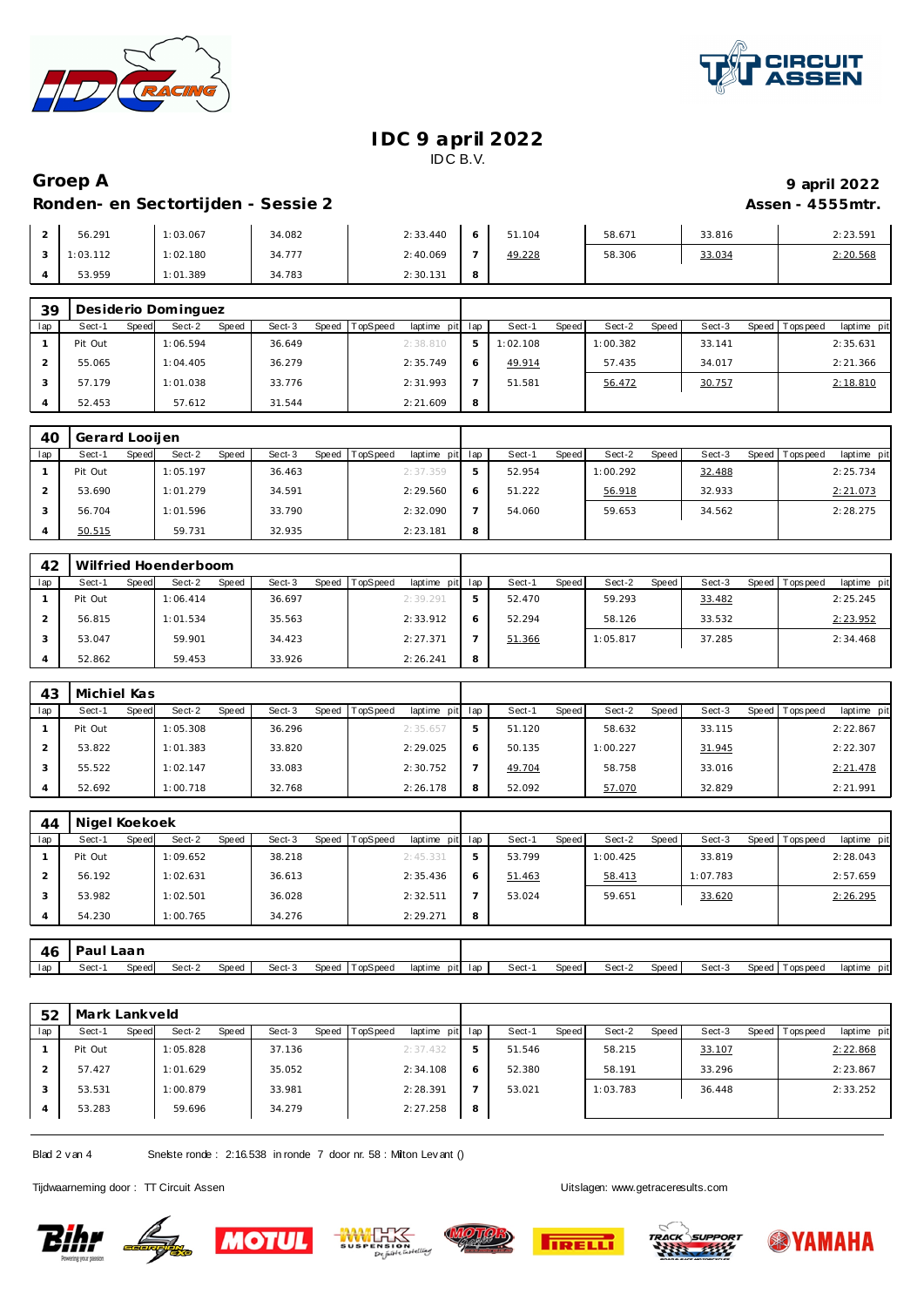



### **IDC 9 april 2022** IDC B.V.

# **Groep A 9 april 2022 Ronden- en Sectortijden - Sessie 2 Assen - 4555mtr.**

| 58  | Milton Levant |       |          |       |        |                |                 |    |          |       |        |       |        |                 |             |
|-----|---------------|-------|----------|-------|--------|----------------|-----------------|----|----------|-------|--------|-------|--------|-----------------|-------------|
| lap | Sect-1        | Speed | Sect-2   | Speed | Sect-3 | Speed TopSpeed | laptime pit lap |    | Sect-1   | Speed | Sect-2 | Speed | Sect-3 | Speed Tops peed | laptime pit |
|     | Pit Out       |       | 1:06.905 |       | 36.266 |                | 2:39.183        | .5 | 1:04.068 |       | 59.830 |       | 33.280 |                 | 2:37.178    |
|     | 55.727        |       | 1:04.162 |       | 36.355 |                | 2:36.244        |    | 49.833   |       | 57.786 |       | 33.485 |                 | 2:21.104    |
|     | 57.328        |       | 1:00.609 |       | 33.776 |                | 2:31.713        |    | 49.618   |       | 55.705 |       | 31.215 |                 | 2:16.538    |
|     | 52.213        |       | 57.233   |       | 31.725 |                | 2:21.171        | 8  |          |       |        |       |        |                 |             |

| 62  | Jan Pavert |       |          |       |        |         |                 |                 |   |        |       |          |       |        |                |             |
|-----|------------|-------|----------|-------|--------|---------|-----------------|-----------------|---|--------|-------|----------|-------|--------|----------------|-------------|
| lap | Sect-1     | Speed | Sect-2   | Speed | Sect-3 | Speed T | <b>TopSpeed</b> | laptime pit lap |   | Sect-1 | Speed | Sect-2   | Speed | Sect-3 | Speed Topspeed | laptime pit |
|     | Pit Out    |       | 1:06.150 |       | 36.267 |         |                 | 2:39.127        | h | 54.520 |       | 1:00.447 |       | 32.869 |                | 2:27.836    |
|     | 57.341     |       | 1:02.890 |       | 37.070 |         |                 | 2:37.301        |   | 49.938 |       | 57.845   |       | 33.099 |                | 2:20.882    |
|     | 1:01.970   |       | 1:00.537 |       | 33.994 |         |                 | 2:36.501        |   | 55.977 |       | 59.590   |       | 34.645 |                | 2:30.212    |
|     | 51.952     |       | 59.733   |       | 34.810 |         |                 | 2:26.495        | 8 |        |       |          |       |        |                |             |

| 64  | Maarten Riebel |       |          |       |        |       |          |             |     |          |              |        |       |        |       |           |             |
|-----|----------------|-------|----------|-------|--------|-------|----------|-------------|-----|----------|--------------|--------|-------|--------|-------|-----------|-------------|
| lap | Sect-1         | Speed | Sect-2   | Speed | Sect-3 | Speed | TopSpeed | laptime pit | lap | Sect-    | <b>Speed</b> | Sect-2 | Speed | Sect-3 | Speed | Tops peed | laptime pit |
|     | Pit Out        |       | 1:06.240 |       | 36.650 |       |          | 2:38.971    | b.  | 1:05.160 |              | 59.468 |       | 33.489 |       |           | 2:38.117    |
|     | 56.271         |       | 1:03.966 |       | 36.465 |       |          | 2:36.702    | 6   | 49.623   |              | 57.807 |       | 33.402 |       |           | 2:20.832    |
|     | 57.139         |       | 1:00.763 |       | 33.419 |       |          | 2:31.321    |     | 49.735   |              | 55.788 |       | 31.201 |       |           | 2:16.724    |
|     | 52.624         |       | 56.938   |       | 31.891 |       |          | 2:21.453    | 8   |          |              |        |       |        |       |           |             |

| 69  | l Mark Riin |       |          |       |        |                |                 |        |       |          |       |        |       |           |             |  |
|-----|-------------|-------|----------|-------|--------|----------------|-----------------|--------|-------|----------|-------|--------|-------|-----------|-------------|--|
| lap | Sect-1      | Speed | Sect-2   | Speed | Sect-3 | Speed TopSpeed | laptime pit lap | Sect-1 | Speed | Sect-2   | Speed | Sect-3 | Speed | Tops peed | laptime pit |  |
|     | Pit Out     |       | 1:05.074 |       | 36.804 |                | 2:36.943        | 54.360 |       | 1:00.568 |       | 33.377 |       |           | 2:28.305    |  |
|     | 53.555      |       | 1:02.618 |       | 33.671 |                | 2:29.844        | 52.219 |       | 58.858   |       | 32.641 |       |           | 2:23.718    |  |

| 72  | Niek van Rijn |       |          |              |        |       |          |                 |   |        |       |          |       |        |                |             |
|-----|---------------|-------|----------|--------------|--------|-------|----------|-----------------|---|--------|-------|----------|-------|--------|----------------|-------------|
| lap | Sect-1        | Speed | Sect-2   | <b>Speed</b> | Sect-3 | Speed | TopSpeed | laptime pit lap |   | Sect-1 | Speed | Sect-2   | Speed | Sect-3 | Speed Topspeed | laptime pit |
|     | Pit Out       |       | 1:05.037 |              | 36.220 |       |          | 2:38.032        | 5 | 53.361 |       | 1:01.144 |       | 32.384 |                | 2:26.889    |
|     | 54.023        |       | 1:01.155 |              | 34.446 |       |          | 2:29.624        |   | 51.006 |       | 56.903   |       | 33.283 |                | 2:21.192    |
|     | 56.960        |       | 1:01.441 |              | 33.194 |       |          | 2:31.595        |   | 53.761 |       | 59.749   |       | 34.167 |                | 2:27.677    |
|     | 51.276        |       | 59.602   |              | 32.876 |       |          | 2:23.754        | 8 |        |       |          |       |        |                |             |

| 76  | Roy van Viegen |       |          |       |        |       |                 |             |         |        |       |          |       |        |                  |             |
|-----|----------------|-------|----------|-------|--------|-------|-----------------|-------------|---------|--------|-------|----------|-------|--------|------------------|-------------|
| lap | Sect-1         | Speed | Sect-2   | Speed | Sect-3 | Speed | <b>TopSpeed</b> | laptime pit | lap     | Sect-1 | Speed | Sect-2   | Speed | Sect-3 | Speed   Topspeed | laptime pit |
|     | Pit Out        |       | 1:06.324 |       | 35.821 |       |                 | 2:36.392    | 5       | 55.610 |       | 1:01.209 |       | 32.184 |                  | 2:29.003    |
|     | 52.494         |       | 1:02.644 |       | 34.409 |       |                 | 2:29.547    | $\circ$ | 50.278 |       | 57.074   |       | 33.595 |                  | 2:20.947    |
|     | 53.873         |       | 1:00.351 |       | 33.709 |       |                 | 2:27.933    |         | 51.707 |       | 59.889   |       | 34.798 |                  | 2:26.394    |
|     | 51.846         |       | 59.041   |       | 32.991 |       |                 | 2:23.878    | 8       |        |       |          |       |        |                  |             |

| 79  |         |       | van Vilsteren/sligte |       |        |       |          |             |     |          |       |          |       |        |                 |             |
|-----|---------|-------|----------------------|-------|--------|-------|----------|-------------|-----|----------|-------|----------|-------|--------|-----------------|-------------|
| lap | Sect-1  | Speed | Sect-2               | Speed | Sect-3 | Speed | TopSpeed | laptime pit | lap | Sect-1   | Speed | Sect-2   | Speed | Sect-3 | Speed Tops peed | laptime pit |
|     | Pit Out |       | 1:09.736             |       | 38.359 |       |          | 2:46.356    | 5   | 1:01.855 |       | 1:01.719 |       | 34.089 |                 | 2:37.663    |
|     | 54.636  |       | 1:03.297             |       | 35.845 |       |          | 2:33.778    | 6   | 50.092   |       | 59.104   |       | 33.701 |                 | 2:22.897    |
|     | 54.477  |       | 1:03.102             |       | 35.547 |       |          | 2:33.126    |     | 48.898   |       | 57.945   |       | 33.416 |                 | 2:20.259    |
|     | 52.601  |       | 1:01.030             |       | 34.057 |       |          | 2:27.688    | 8   |          |       |          |       |        |                 |             |

Blad 3 v an 4 Snelste ronde : 2:16.538 in ronde 7 door nr. 58 : Milton Lev ant ()

Tijdwaarneming door : TT Circuit Assen enter the state of the Uitslagen:<www.getraceresults.com>